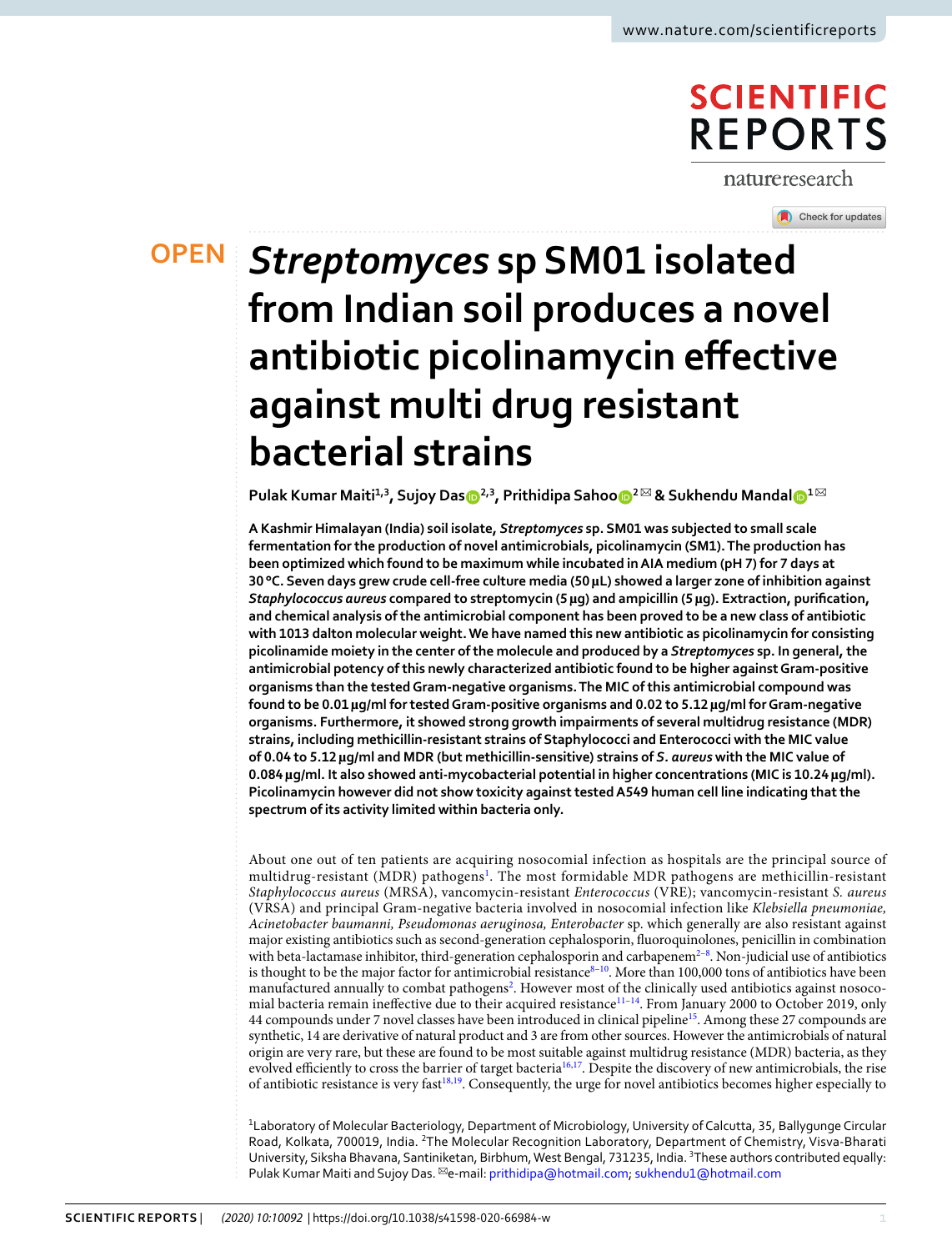fight against super-infections, secondary infections, nosocomial infections, and against the MDR strains. Control of these MDR pathogens can be solved by using another group of microbes as the larger portion of antibacterial agents (at least 3/4) in clinical use are either natural products of the microbial origin or one of their ana- $\log_2$ <sup>[11,](#page-9-4)[20,](#page-9-11)[21](#page-9-12)</sup>. Among the microbes, actinobacteria are one of the principal factories for novel antibiotic production because nearly two-third of all known antibiotic found to be derived from them<sup>[22,](#page-9-13)[23](#page-9-14)</sup>. Streptomyces alone produces around 80% of the total actinobacteria-derived antibiotics<sup>24-[27](#page-9-16)</sup>. Also among all antibiotic-producing microbes, Streptomces accounts for 50–55% of known antibiotics production<sup>[28,](#page-9-17)[29](#page-9-18)</sup>. Streptomycetes are complex filamentous, Gram-positive bacteria with high  $G + C$  content and exist in all types of environments. In the soil they contain around 90% of total actinobacteria<sup>[30](#page-9-19)</sup>. In general, actinobacteria produce antibiotics when they need to compete with the neighboring genera. Stress condition might frequently appear through nutrient deprivation when actinobacteria especially Streptomyces transform from vegetative mycelial structure to erected sporogenic aerial mycelium<sup>[26–](#page-9-20)[32](#page-9-21)</sup>. Although soil contains diverse species of *Streptomyces*, for isolation of novel antibiotic-producers, the target soil sample needs to be very specific to avoid the re-isolation of the same species and same antibiot-ics<sup>[33](#page-9-22)</sup>. In our previous study we explained the unique climatic parameters of Kashmir soil for isolation of novel antibiotic-producing actinobacteria and have isolated 135 morphologically different actinobacteria, among which some of them are antibiotic producer<sup>[34](#page-9-23)</sup>. This study delineates about the identification of an isolate, Streptomyces sp. SM01. Screening of antimicrobial compounds by primary and secondary methods and further production optimization has been carried out in the present study. Purification of the antimicrobial compound has been done through chromatography followed by structural elucidation through various spectrometry and CHN-analysis. To determine the antimicrobial efficacy, we have estimated the MIC and MBC of the purified compound against several test organisms ranging from non-pathogenic (Bacillus. stratosphericus MCC 2251), opportunistic (Bacillus. cereus MTCC 1272, S. aureus MTCC 96, Staphylococcus. epidermidis MTCC 3086, K. pneumoniae, Escherichia. coli MTCC 1687, P. aeruginosa, etc.) and eight MDR strains. We have shown that picolinamycin does not have any cytotoxicity on A549 human cell line indicating its spectrum of activity limited within bacteria.

## **Methods**

**Isolation of actinomycetes.** The soil samples were collected from Rangreth of Kashmir Himalaya, India (latitude: 34°-01′N; longitude: 74°-47′E; altitude: 5328 ft; annual rainfall: 743 mm, average temperature: 13.6 °C). Soil samples were pre-treated with CaCO<sub>3</sub> for 7 days followed by heat treatment for 2 hr in a hot air oven at 65 °C to enrich and selectively isolate actinobacteria<sup>[35](#page-9-24),[36](#page-9-25)</sup>. After that 1 g of soil was dissolved in 1 ml of 0.9% NaCl and a serial dilution up to 10<sup>−5</sup> has been made. From these dilutions, each 0.1 ml of sample was spread on Actinomycetes isolation agar (AIA) medium<sup>[37](#page-10-0)</sup> supplemented with 50  $\mu$ g/ml of cycloheximide and nystatin to inhibit the unwanted fungal growth<sup>[34](#page-9-23)</sup>. The inoculated plates were incubated for 3–4 days at 28 °C. Incubated plates showed various actinobacterial colonies. We have isolated 135 strains based on morphometry (substrate and aerial mycelium, soluble pigments, diffusible pigments) $34$  and selectively proceed with isolates having antimicrobial production ability. We have screened them for their unique features which could indicate their novelty as an isolate and their ability to produce non-redundant antimicrobials $34$ . SM01 colony has been selected for its unique features, picked by the sterile toothpick, and streaked on fresh (International Streptomyces Project) ISP-2 plate to get pure cultures<sup>[37,](#page-10-0)[38](#page-10-1)</sup>. The culture was preserved for a long time with 20% (v/v) glycerol at −80 °C.

**Identification of SM01.** The differential pigmentation (aerial and substrate mycelium and diffusible pig-ments) of the isolate SM01 was observed after 14 days of incubation on ISP-2 medium<sup>[38](#page-10-1)</sup>. Colony morphology which includes size, shape, margin, texture, form, optical property of the colony, was noticed after 14 days of incubation on ISP-2 medium. Scanning electron microscopy was performed following standard methods to vis-ualize the detailed morphology of SM01<sup>[39](#page-10-2)</sup>. The 16 S rDNA gene was amplified by using universal primer 8 F and 1492 R followed by sequencing and sequence analysis using both the BLASTn program [\(https://blast.ncbi.](https://blast.ncbi.nlm.nih.gov) [nlm.nih.gov](https://blast.ncbi.nlm.nih.gov)) and EZbiocloud server[40](#page-10-3). 16 S rDNA gene sequences of all required type strains were taken from these databanks and phylogenetic analyses were completed by various algorithms like Neighbour Joining  $(NJ)^{41}$  $(NJ)^{41}$  $(NJ)^{41}$ , Maximum Likelihood (ML)<sup>[42](#page-10-5)</sup> and Maximum Parsimony (MP)<sup>[43](#page-10-6)</sup>. Thus, both distance-based and character-based phylogenetic trees were constructed to overview the evolutionary status of SM01. The required 16 S rDNA gene sequence was deposited in NCBI and the accession number is MH299817.

**Preliminary screening for antimicrobial property.** Antimicrobial activity was assessed by the agar-diffusion method on Mueller-Hinton (MH) agar media[44](#page-10-7). By this method 5–7 days old colony of SM01 was scooped by a sterile loop with about 10 mm in diameter and placed it on plates having the lawn of the test organism. For preliminary assay two Gram-positive (S. aureus MTCC 96, B. cereus MTCC 1272), two Gram-negative (E. coli MTCC 1687, P. aeruginosa) bacteria and one yeast (Saccharomyces cerevisiae) were used as test organisms. The plates were kept at 4 °C for 2 hrs for a homogenous distribution of antimicrobial compounds and incubated further at 37 °C for overnight<sup>[45](#page-10-8)</sup>. Plates with yeast as test organism have been incubated for 48 hrs at 28 °C. Positive results were indicated by zone of inhibition around the colony.

**Optimization of media composition, time and pH for antibiotic production.** Initially five media AIA<sup>[37](#page-10-0)</sup>, Tryptic soya broth (TSB)<sup>[46](#page-10-9)</sup>, ISP-2<sup>[38](#page-10-1)</sup>, ISP-3<sup>38</sup>, and Starch Casein<sup>[47](#page-10-10)</sup> were chosen based on their composition to get better antibiotic production<sup>[34](#page-9-23)</sup>. Parameters such as temperature (28 °C), time (7 days), pH (8), shaking speed (180 rpm), and percentage of inocula (1%) were kept constant for all media. The optimal medium was selected for further experiments where the antibiotic production was maximum. With the selected medium we have further tried to scale-up the antibiotic production with a series of time (1–9 days) and pH (5 to 10). In all preliminary experiments only three bacteria (B. cereus MTCC 1272, E. coli MTCC 1687 and S. aureus MTCC 96) and one S. cerevisiae were used to determine the inhibitory effect by the crude extract.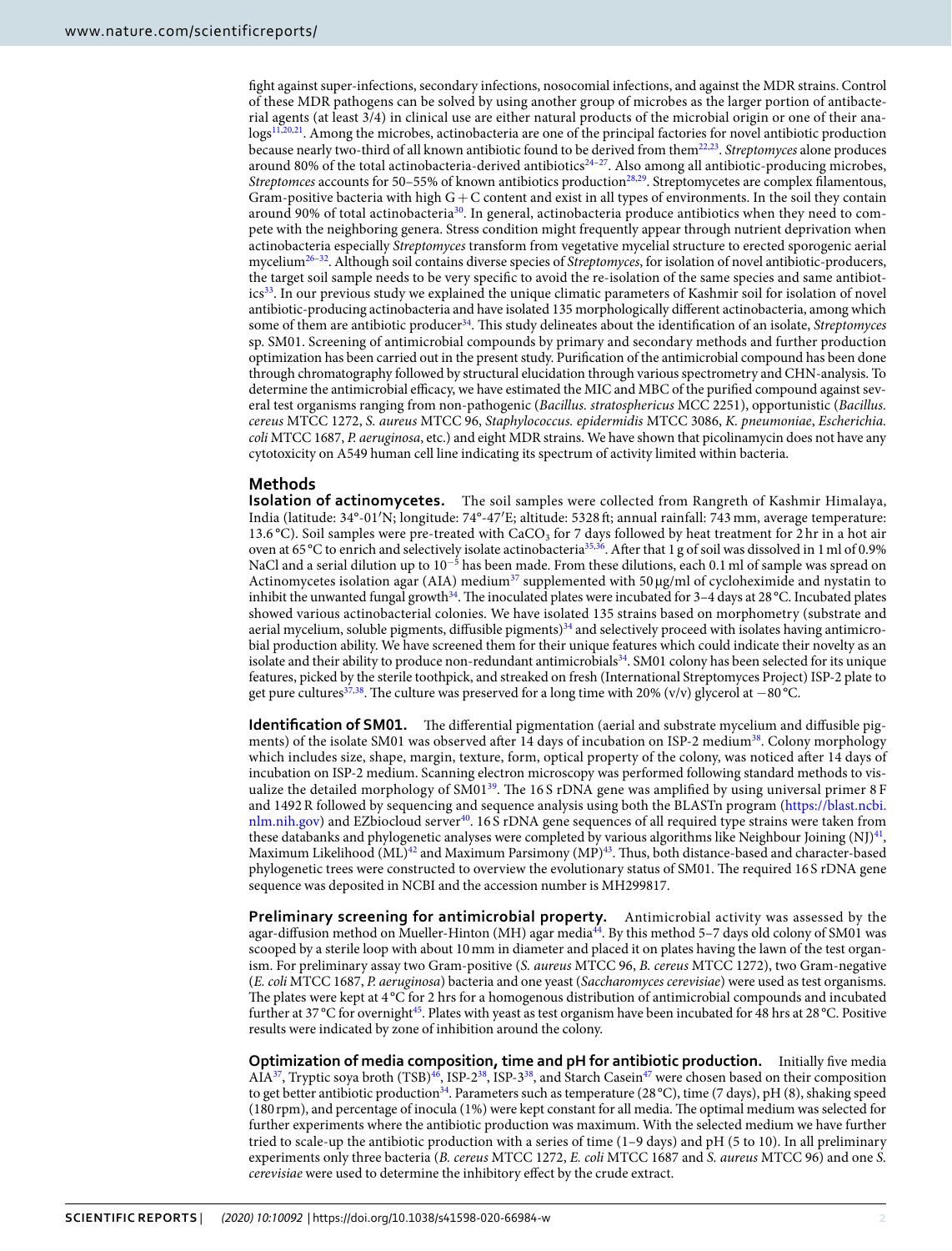**Determination of antimicrobial potency of SM01 culture supernatant.** Furthermore, the culture extracts ( $50 \mu L$ ) were examined in detail to check the efficacy of the antimicrobial against different test organisms and compared with standard ampicillin and streptomycin antibiotics. The amount of ampicillin for Gram-positive and Gram-negative organisms was 0.1 µg and 5 µg, respectively whereas for streptomycin, it was 5 µg for both organisms.

Antibacterial efficacy has been checked on MH agar seeded with 0.1 ml culture of 0.1 OD (A600 nm) cell of Gram-positive organisms (S. aureus MTCC 96, S. epidermidis MTCC 3086, B. cereus MTCC 1272, B. stratophericus MCC 2251, Enterococcus faecalis MCC 2041<sup>T</sup> , Mycobacterium. smegmatis mc<sup>2</sup> 155), Gram-negative organisms (E. coli MTCC 1687 P. aeruginosa, Klebsiella pneumoniae, Salmonella Typhi), Gram-positive MDR strain including methicillin and vancomycin resistance (Enteroccocus sp. 291, Enteroccocus sp. and Staphylococcus haemolyticus), methicillin-sensitive MDR strain S. aureus and Gram-negative MDR strain including methicillin and vancomycin resistance (Pseudomonas aeruginosa MV 36846, Shigella flexneri IDH 07210, Salmonella typhimurium MV 32691, Klebsiella pneumoniae MV36808). After 24 hrs (48 hrs for M. smegmatis mc<sup>2</sup> 155) the zone of inhibition has been recorded. The drug-resistant strains used in these studies were isolated from two different hospitals by an independent researcher for different work<sup>[5](#page-9-26)</sup>. The abbreviation in strain name is based on the hospital name and the number is just the serial number of isolated strains.

**Antibiotic sensitivity test by disc diffusion method.** To understand the probable antimicrobial categories of the compound produced by SM01, thirty standard antibiotics were tested against SM01. 0.1 ml of the fresh culture of SM01 was spread and antibiotic discs were placed on MH agar plate. This was followed by incubation for 2–3 days at 28 °C. We have used different types of antimicrobial compounds such as (i) cell wall inhibitors: Carbenicillin (10 µg) (CB), Penicillin G (10 U) (P), Cefazolin (30 µg) (CZ), Cefuroxime (30 µg) (CXM), Aztreonam (30 µg) (AT), Amoxocillin + Clavulanic acid (20/10 µg) (AMC/CL), Cefoperazone (75 µg) (CPZ), Vancomycin (30 µg) (VA), Mezlocillin (75 µg) (MZ), Cefoxitin (CE), and Cefepime (30 µg) (CPM); (ii) nucleic acid inhibitors: Norfloxacin (10 µg) (NX), Co-trimoxazole (25 µg) (COT), Ciprofloxacin (5 µg) (CIP), Levofloxacin (5 µg) (LE), Novobiocine (30 µg) (NV), Rifampicin (30 µg) (R), Ofloxacine (5 µg) (OF) and Nitrofurantoin (30 µg) (NIT); (iii) outer membrane inhibitors: Colistin (10 µg) (CL), Polymyxin B (30 µg) (PB); (iv) protein synthesis inhibitors: Oleandomycin (15 µg) (OL), Clindamycin (2 µg) (CD), Lincomycin (15 µg) (L), Tobramycin (10 µg) (TOB), Tetracycline (30 µg) (TE), Chloramphenicol (30 µg) (C), Gentamycin (10 µg) (GEN), Streptomycin (25 µg) (S), Amikacin (30 µg) (AK). Antibiotic sensitivity was observed by measuring the diameter of the zone of inhibition. SM01 was arbitrarily either considered as sensitive (S), intermediate (I) or resistant (R) to an antibiotic. Here we only have compared the extent of sensitivity of antibiotics in a single concentration point (present in the disc). Around the respective antibiotic-disc placed on the solid plate, if Streptomyces sp. SM01 failed to form any type of colony it is treated as sensitive; if showed some scattered colonies we designated these as intermediate and if there is no visible inhibition we have marked them as resistant

**Production, extraction, and purification.** 3-liter AIA medium with 1% inocula of SM01 was incubated at 28 °C for 7 days and medium supernatant was collected by centrifugation for 15 min at 13000 rpm. The active compounds have been extracted after adding an equal volume of ethyl acetate with the medium supernatant. The resulting active organic phase collected and dried by rotary evaporator to concentrate the compound. Crude sample SM1 was first checked by TLC ( $R_f$  0.7) with chloroform and ethyl acetate in a 6:1 ratio as a mobile phase solvent. Considering the  $R_f$  value we further purify the concentrated extract through column chromatography. Upon evaporation of the solvent from the eluted fractions through the rotary evaporator, we got the pure product as a brown solid. The purified product was further tested for its chemical and functional characterization.

**MIC and MBC of bacteria.** Minimum inhibitory concentration (MIC) has been estimated in the microplate using MH agar medium. 190 µL MH agar was poured into the well and 10 µL stock solutions (SM1) of the test compound were added into each well. The concentration of the compound used are: set-I (0.025 µg/ml, 0.05 µg/ml, 0.1 µg/ml, 0.2 µg/ml, 0.4 µg/ml, 0.8 µg/ml, 1.6 µg/ml) and set-II (1.6 µg/ml, 3.2 µg/ml, 6.4 µg/ml, 12.8 µg/ml, 25.6 µg/ml, 51.2 µg/ml, 102.4 µg/ml) for different group of test organisms. Bacterial cell, adjusted to 0.1 OD (at 600 nm), from overnight grown culture and further diluted by 1:10 with MH broth. 0.3 µL of this inoculum was spotted on MH agar plate having the desired amount of the test compound. The plates were incubated at 37 °C for 24 hrs and the growth has been observed. MIC was recorded as the lowest concentration of antibiotics where no visible growths were observed.

Minimum bactericidal concentrations (MBC) were analyzed in microplates through broth dilution method<sup>[48](#page-10-11)</sup>. The total MH broth volume taken was 100 µL in each well. 5 µL of test compound (SM1) from different stock solutions, 50 µL of freshly diluted respective cells, and 45 µL of MH broth was added in each well. The final inoculum was 5  $\times$  10<sup>5</sup> CFU/ml. The cells were incubated in shaking condition overnight at 37 °C. From the overnight grown culture, 10 µL cultures from each well were taken for colony counts and were spread on LA plates and incubated overnight at 37 °C. Plates were observed after 24–48 hrs. MBC was noted as a culture with minimum concentration of SM1 where no colony found on the agar plate.

MIC and MBC of Mycobacterium. M. smegmatis mc<sup>2</sup> 155 were grown in Middlebrook 7H11 broth at 28 °C for 48 hrs. The inoculum suspensions were adjusted to 0.1 OD (at 600 nm) and further diluted by 10 fold. 0.3 µL of this culture were spotted on Middlebrook 7H11 agar in a microplate. In this assay 190 µL medium and 10 µL antibiotics added in each well from different stock solution of antibiotics (1.6 µg/ml, 3.2 µg/ml, 6.4 µg/ml, 12.8 µg/ml, 25.6 µg/ml, 51.2 µg/ml, 102.4 µg/ml). MBC of M. smegmatis mc<sup>2</sup> 155 was analyzed similarly in Middlebrook 7H11 broth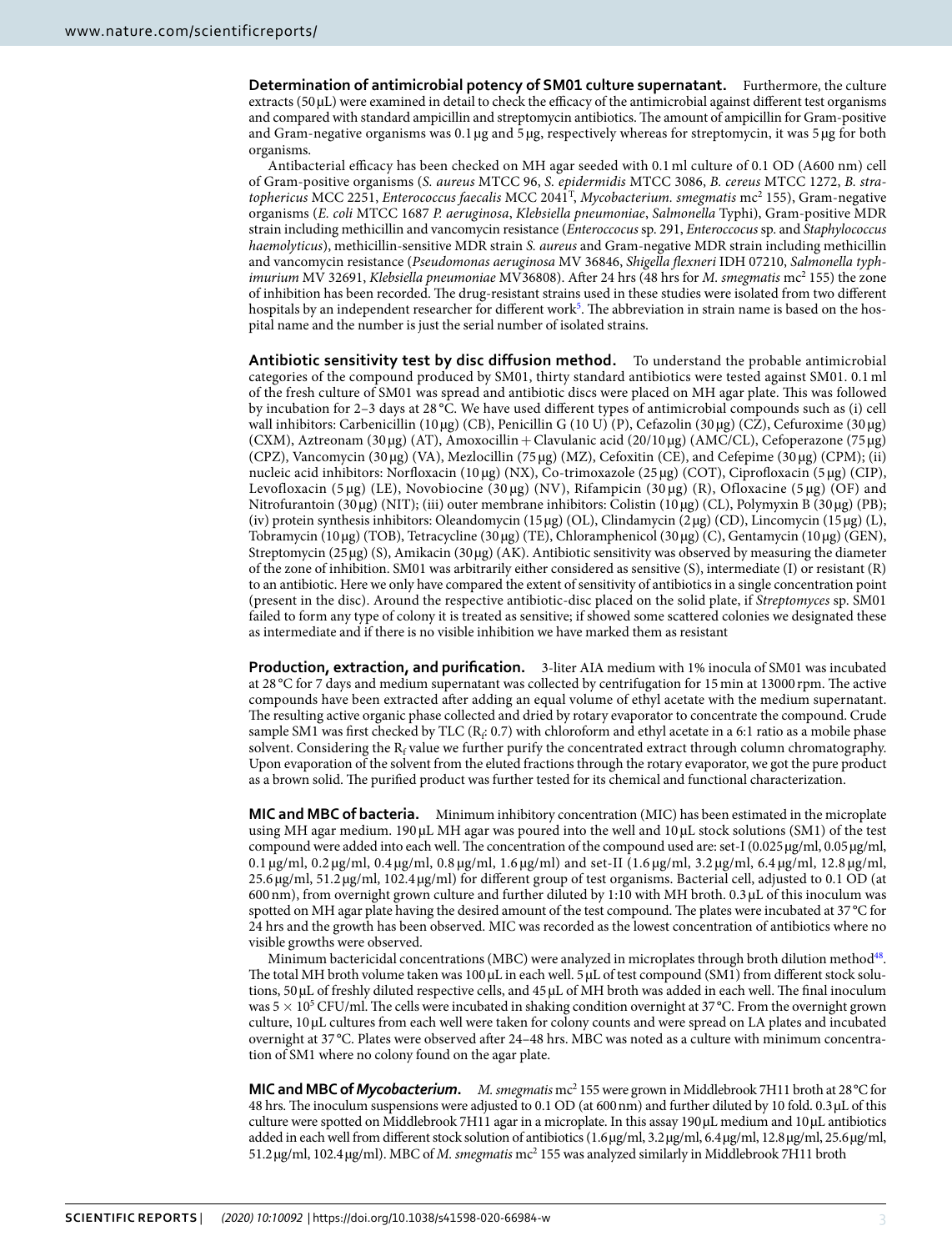

<span id="page-3-0"></span>**Figure 1.** Morphology of isolated SM01. (**a**) appearance of SM01 colony in ISP-2 agar medium (**b**) scanning electron micrograph of SM01.

**Cytotoxicity assay.** Newly discovered antimicrobials should be assessed for its possible cytotoxicity on the mammalian cell lines. MTT (3-[4,5-dimethylthiazol-2-yl]-2,5-diphenyltetrazolium bromide) assay has been proved to be a reliable and easy process to check the effect of antimicrobials on cell viability. The assay has been found to depend on NAD(P)H-dependent cellular oxidoreductase enzymes present only in viable cells. This enzyme reacts with the MTT dye and produces pink colour compound (formazan) which is soluble in a few organic solvents (viz. DMSO). Soluble formazan can be measured by a spectrophotometer at 590 nm wavelength. The extent of color development can be directly correlated with the enzymic activity and indirectly to the number of viable cells. That means higher absorbance indicates the presence of higher viable cells and lower denotes the reduction of cell viability or increase in cell toxicity[49](#page-10-12),[50](#page-10-13). Cytotoxicity of the isolated antibiotic has been analysed through MTT assay on A549 (ATCC No CCL-185) cancer cell line. The cell line has been maintained in Dulbecco Modified Eagle Medium (DMEM) supplemented with 10% fetal bovine serum with 1% Penicillin-Streptomycin at 37 °C in an incubator with 5%  $CO_2$ . Cells were harvested with trypsin and centrifuge 1200 rpm for 10 min. After decanting the soup, fresh medium was added to the pellet to adjust  $10^4$  cells in  $100 \mu$ L medium. All tests have been performed in triplicate. Plates were incubated overnight at the above mentioned condition. Overnight grown cells were treated with antibiotics in different concentrations followed by further overnight incubation under the same condition. Following incubation 20 µL MTT reagents (5 mg/ml) were added and incubated at shaking condition for 4 hrs. The soups were removed carefully and 150 µL MTT solvent (DMSO) was added to each well to dissolve the formazan. After 1 hr the absorbances were measured at 590 nm.

**Structural elucidation of the newly isolated compound.** All the solvents (CHCl<sub>3</sub> and ethyl ace-tate) were distilled and dried following the standard procedures<sup>[51](#page-10-14)</sup>. <sup>1</sup>H and <sup>13</sup>C NMR spectra were recorded on a 400 MHz instrument. For NMR spectra and NMR titration CDCl<sub>3</sub> was used as solvent using TMS as an internal standard. Chemical shifts have been expressed in  $\delta$  ppm units and <sup>1</sup>H–<sup>1</sup>H and <sup>1</sup>H–C coupling constants in Hz. The mass spectrometry (HRMS) was carried out using a micromass Q-TOF MicroTM instrument by using methanol as a solvent. Fluorescence spectra were recorded on a spectrophotometer. FTIR spectra were recorded as KBr pellets using a spectrophotometer. UV spectra were recorded on a spectrophotometer. Elemental analysis of the compound was carried out on CHNS/O analyzer. The following abbreviations have been used to describe spin multiplicities in <sup>1</sup>H NMR spectra:  $s =$  singlet;  $d =$  doublet;  $t =$  triplet; m = multiplet.

#### **Results**

**Isolation and identification of SM01.** SM01 was isolated from an unexplored region of Rangreth, Himalayan Kashmir, India, in AIA medium. SM01 identified as a Streptomyces (Fig. [1a](#page-3-0)), the most abundant actinomycetes in soil, and it has a massive contribution to drug industry<sup>[34,](#page-9-23)[52](#page-10-15)</sup>. The colour of aerial and substrate mycelium is tan in appearance if grown in ISP-2 and AIA medium. It does not produce any diffused pigment if grown in mentioned solid medium however it can produce deep brown pigment in submerged condition while grown in AIA liquid medium. The colony of SM01 has found to be filamentous, dull, umbonate, rough, and translucent. Scanning electron micrograph shows that the aerial mycelium produces spore chain and the spore surfaces are smooth (Fig. [1b\)](#page-3-0). The 16 S rDNA gene sequence of SM01 is having 99.30% similarity with Streptomyces levis NBRC 15423. Phylogenetic analysis by NJ, ML, and MP tree shows that SM01 belong to separate cluster which might indicate that SM01 is a new species (see Supplementary Fig. S1).

**Antimicrobial activity of SM1.** From preliminary screening it has been found that SM1 inhibits the growth of both Gram-positive and Gram-negative organisms however, the growth impairment of yeast is very less. Upon optimization, the highest antibiotic production by SM01 has been found in AIA medium among 5 different medium tested (Table [1\)](#page-4-0) considering the wet weight of SM01 cell. Interestingly among the five tested media for antibiotic production-optimization study, all media (except AIA) i,e starch casein, ISP-2, ISP-2 and TSB support larger quantity [wet weight (g)] of cell mass but showed smaller zone of inhibition against tested bacteria. We have observed that the growth and antibiotic production are not proportional as some medium support larger cell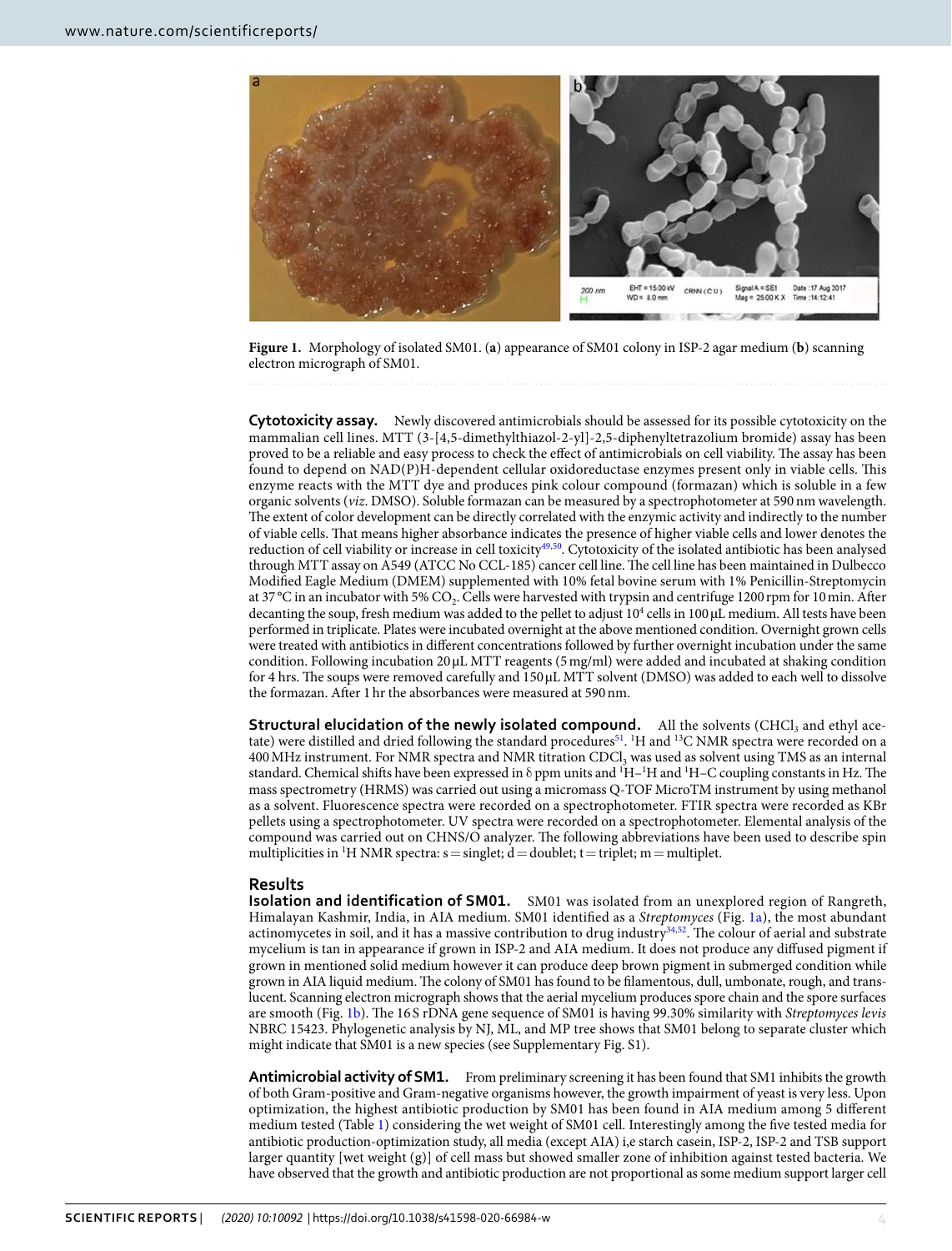<span id="page-4-0"></span>

|                       | Wet weight   |           | Zone of<br>inhibition<br>(mm) | <b>E.</b> |
|-----------------------|--------------|-----------|-------------------------------|-----------|
| Medium                | $(g)/100$ ml | S. aureus | <b>B.</b> cereus              | coli      |
| AIA                   | 2.135        | 26        | 21                            | 11        |
| $ISP-2$               | 2.71         | 18        | 14                            | 14        |
| $ISP-3$               | 4.53         | 23        | 19                            | 10        |
| Starch casein         | 5.43         | 25        | 21                            | 10        |
| Tryptic soya<br>broth | 2.59         | 24        | 11                            | 05        |

**Table 1.** Medium optimization for picolinamycin production.

mass without enhancement in antibiotic production. Although in starch casein and AIA medium the strain SM01 produces an almost equal quantity of antibiotic (as measured in terms of antimicrobial activity), after normalizing (each gram of cell) the cell mass it has been found that in starch casein medium the amount of antibiotic production is lowest. Interestingly it has been found that strain SM01 is sensitive against most of the tested antibiotics, weakly sensitive against seven antibiotics and resistance against none (see Supplementary Table S1). This indicates that SM01 should not be the producer strain of any of these tested antibiotics, as in general the strain become resistant against the self-produced antibiotics. Thus we predict that the SM1 produced by strain SM01 is different from these tested antibiotics and might have the possibility to be a new antimicrobial agent.

It has also been found that the cell-free culture medium of SM01, grown in AIA medium with pH 8 for 7 days (see Supplementary Table S2 and Table S3), showed maximum zone of inhibition against tested organisms. In a qualitative assay, it has been found that 50 µL of culture supernatant showed a larger zone of inhibition against Gram-positive organisms compared to standard ampicillin and streptomycin (5 µg) (Fig. [2](#page-5-0)). In our study, among the total eight MDR strain tested, we have found that the crude culture supernatant of SM01 was able to show inhibitory action against six MDR strains (except K. pneumoniae MV36808 and S. typhimurium MV32691). The MDR strains of S. haemolyticus, Enterococcus sp, and S. flexneri IDH 07210 are resistant to ampicillin and streptomycin but can be inhibited by the newly isolated compound SM1. Similarly MDR strains of S. aureus, Enterococcus sp 291, P. aeruginosa MV 36846 are found to be resistant against ampicillin (although sensitive by streptomycin) but compound SM1 can kill these organisms effectively. Also in quantitative assay the purified compound SM1 is effective against nearly all tested MDR strains (except K. pneumoniae MV36808 and S. typhimurium MV32691) (see Supplementary Fig. S2). MIC of the compound has been found as 0.01 µg/ml for non-MDR Gram-positive organisms (except M. smegmatis mc<sup>2</sup> 155) and from 0.02 to 5.12 µg/ml for non-MDR Gram-negative organisms. For MDR and MDR including methicillin resistance organisms, the MIC value of the purified antimicrobials is in the range of 0.04 to 5.12 µg/ml. MIC value for M. smegmatis is 10.24 µg/ml (Table [2](#page-6-0)). Though the crude culture-supernatant showed a sub-inhibitory effect against S. cerevisiae but the purified compound has been failed to show any growth impairment. The inhibitory action of the crude culture-supernatant might be for other compounds mixed with SM1 in the crude culture supernatant.

**Structural elucidation of compound SM1.** 3 liters of SM01 culture was centrifuged and the cell pellet was discarded. The cell-free supernatant was mixed with an equal volume of ethyl acetate and the collected organic fraction was dried in vacuum. The crude mixture was first checked in a thin layer chromatography (TLC) plate (Silica gel 60 F<sub>254</sub>) using chloroform and ethyl acetate (ratio 6:1, v/v), R<sub>f</sub>= 0.70. Then flush column chromatography was performed in the Silica gel bed (60-120 mesh) with the same eluent ratio of the solvents. Structural characterization was performed by CHN analysis, mass spectrometry, UV-Visible and fluorescence spectroscopy, IR, <sup>1</sup>HNMR and <sup>13</sup>CNMR. The mass spectrum of SM1 showed a base peak  $[M + K + 2H]^+$  at m/z 1053.4244 (see Supplementary Fig. S3) (calculated mass: 1012.4670). The molecular formula has been determined to be  $C_{59}H_{64}N_8O_6S$  (Fig. [3\)](#page-6-1) based on HRMS analysis data by considering the number of protons and carbons from the NMR spectrum (Table [3](#page-7-0)). S is surely present in SM1 as we have found positive results for the lassaigne test. The compound showed absorption maxima at 252 and 318 nm and emission maxima at 385 nm (see Supplementary Table S4, Figs. S4, and S5). Absorption at 2962, 1736, 1259, 3393 and 1500 cm-1 in the IR spectrum suggests the presence of amide, carboxy ether, ethelynic, acetylinic carbon and phenyl groups (see Supplementary Fig. S6).

The detailed NMR studies (<sup>1</sup>H NMR, <sup>13</sup>C NMR, DEPT-135, COSY and HMBC) were performed to establish the structure of SM1 (see Supplementary Figs. S7–S11). The <sup>13</sup>C NMR spectrum showed 58 signals that were assigned to 6 methyl, 4 methine, 8 methylene and 20 quaternary carbons along with 18 olefinic carbons by heteronuclear multiple quantum coherence (see Supplementary Fig. S7). The total structure of SM1 is consists of substructure A, B, and C (Fig. [3\)](#page-6-1). SM1 contains a central picolinamide moiety. As this antibiotic compound produced by Streptomyces sp and having a picolinamide moiety we name this as picolinamycin.

Substructure A:

Substructure A is one hand of compound picolinamycin (Fig. [3](#page-6-1)). It contains a pyridine ring along with a benzene ring. The *ortho-coupled aromatic protons at*  $\delta$  6.91,  $\delta$  7.03 (H8, H10), and  $\delta$  8.13 (H9) were connected by the COSY spectrum (Fig. S10). H9 showed a long range correlation to δ 130.99 (C7) and δ 163.95 (C11), and a long range coupling from H9 with C7 and C11 was observed. These data revealed the presence of a pyridine ring (Fig. [4](#page-8-0)). The methyl proton signal at  $\delta$  1.36 (H4),  $\delta$  2.99 (H5) showed long range coupling to the oxygenated methyl carbon at δ 61.97, δ 62.73 (C4, C5). Moreover long range correlation from the methyl proton signal at δ 0.85 (C1, C3) to  $\delta$  29.68 (C2) was observed. The CH<sub>2</sub> proton  $\delta$  2.99 (H5) was coupled to an amide proton at  $\delta$  6.09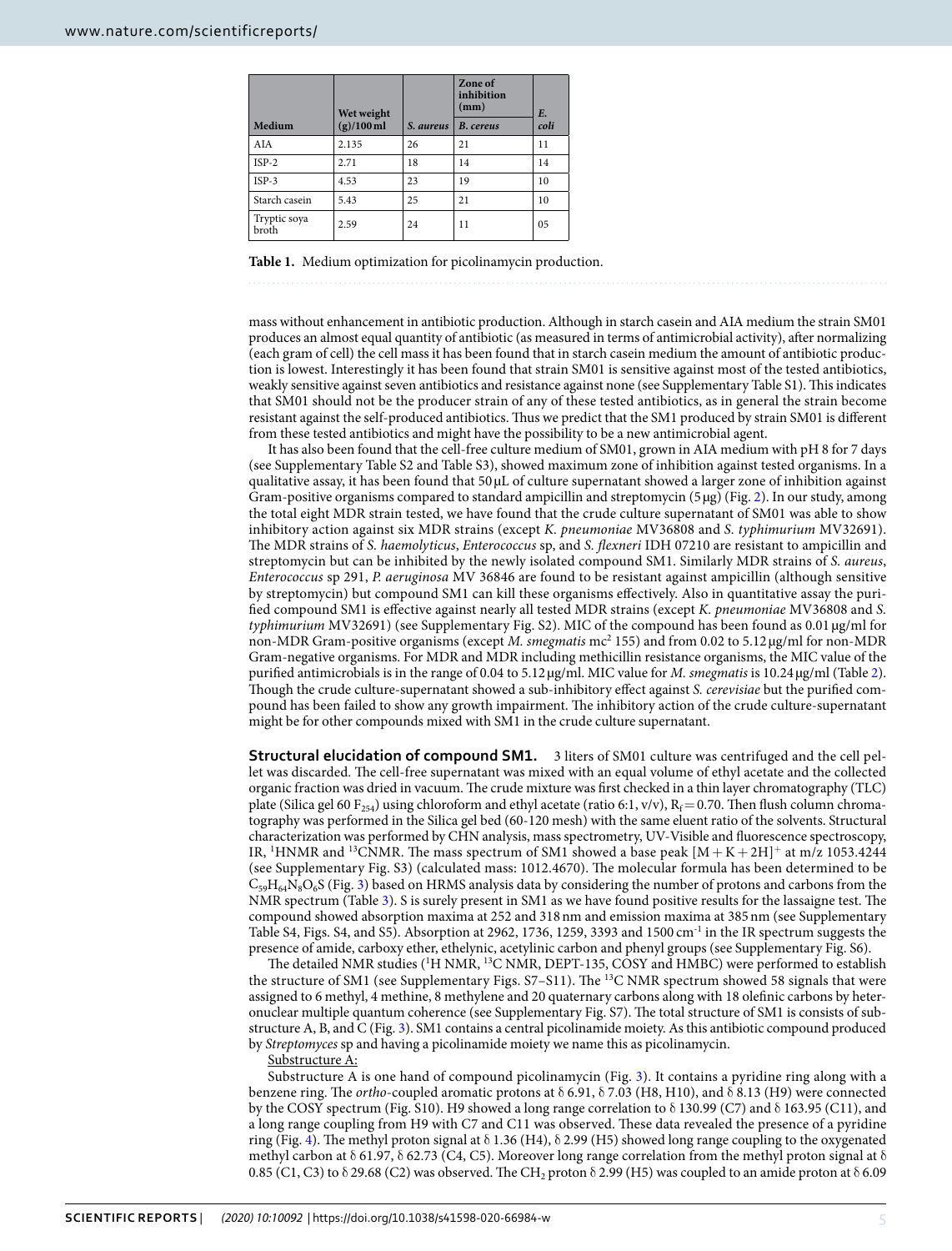

<span id="page-5-0"></span>**Figure 2.** Antimicrobial efficacy of crude SM1. Efficacy detected by zone of inhibition against different organisms using SM1, ampicillin, streptomycin  $[A = S$ . aureus MTCC 96, B = S. epidermidis MTCC 3086,  $C = B$ . cereus MTCC 1272, D = B. stratosphericus MCC 2251, E = E. faecalis, F = S. Typhi, G = K. pneumoniae,  $H = E$ . coli MTCC 1687, I $= P$ . aeruginosa, J $= M$ . smegmatis  $mc^2$  155, K $= S$ . haemolyticus (MDR)., L $= S$ . aureus (MDR),  $M =$ Enterococcus sp,  $N =$ Enterococcus sp. 291, O = P. aeruginosa MV36846 (MDR), P = S. flexneri IDH 07210 (MDR)];  $1 = 50 \mu$  medium supernatant of SM01,  $2 =$  Ampicillin (5  $\mu$ g for Gram-negative bacteria, 0.1  $\mu$ g/ ml for Gram-positive bacteria),  $3 =$  Streptomycin (5 µg).

(NH<sub>a</sub>) and showed a long range correlation to  $\delta$  171.13 (C6). Furthermore, long range coupling from the proton signal of the pyridine unit at  $\delta$  6.09 (NH<sub>a</sub>) to the quaternary carbon of methylbenzene at  $\delta$  140.81 (C14) was observed. In COSY spectrum, vicinal coupling signals were detected between the methyl protons at δ 0.85 (H1, H3) and the methane proton at δ 1.39 (H2) and aromatic protons H16 (δ 6.48) and H19 (δ 7.91) were connected with the methyl protons at  $\delta$  3.11 (H17). The presence of long range coupling from the proton signal of the aliphatic chain  $\delta$  4.89 (H12),  $\delta$  2.99 (H21) to the quaternary carbon of pyridine ( $\delta$  163.95, C11) and methylbenzene (δ 140.81, C14) indicated the presence of substructure A.

Substructure B:

Substructure B contains a pyrimidine ring and a thiazole ring (Fig. [3](#page-6-1)). The aromatic proton (H43) at  $\delta$  2.99, δ 4.89 (H12) and δ 2.99 (H21) are connected by the COSY spectrum. H59 showed a long range correlation to δ 129.23 (C55) and δ 167.40 (C53). An analysis of HMBC spectroscopic data provides further structural information on substructure B (see Supplementary Fig. S11). The cross peak from  $\delta$  8.62 (NH<sub>b</sub>) to  $\delta$  129.23 (C55) and  $\delta$  164.07 (C56) from H<sub>3</sub>-57 ( $\delta$  2.078) to C56 supports the partial structure of the center ring. Furthermore, long range coupling from proton signal of the pyrimidine unit at  $\delta$  7.89 (H59) to the quaternary carbon of the thiazole unit at  $\delta$  167.40 (C53) and from  $\delta$  132.08 (C48) to  $\delta$  4.64 (H47) has been observed. The aromatic proton H59 (δ 7.89) is connected with methylenic protons H54 (δ 1.39) by COSY spectrum. The presence of long range couplings from the proton signal of the thiazole unit at  $\delta$  32.24 (C47) to  $\delta$  1.06 (H46),  $\delta$  4.82 (H48) along with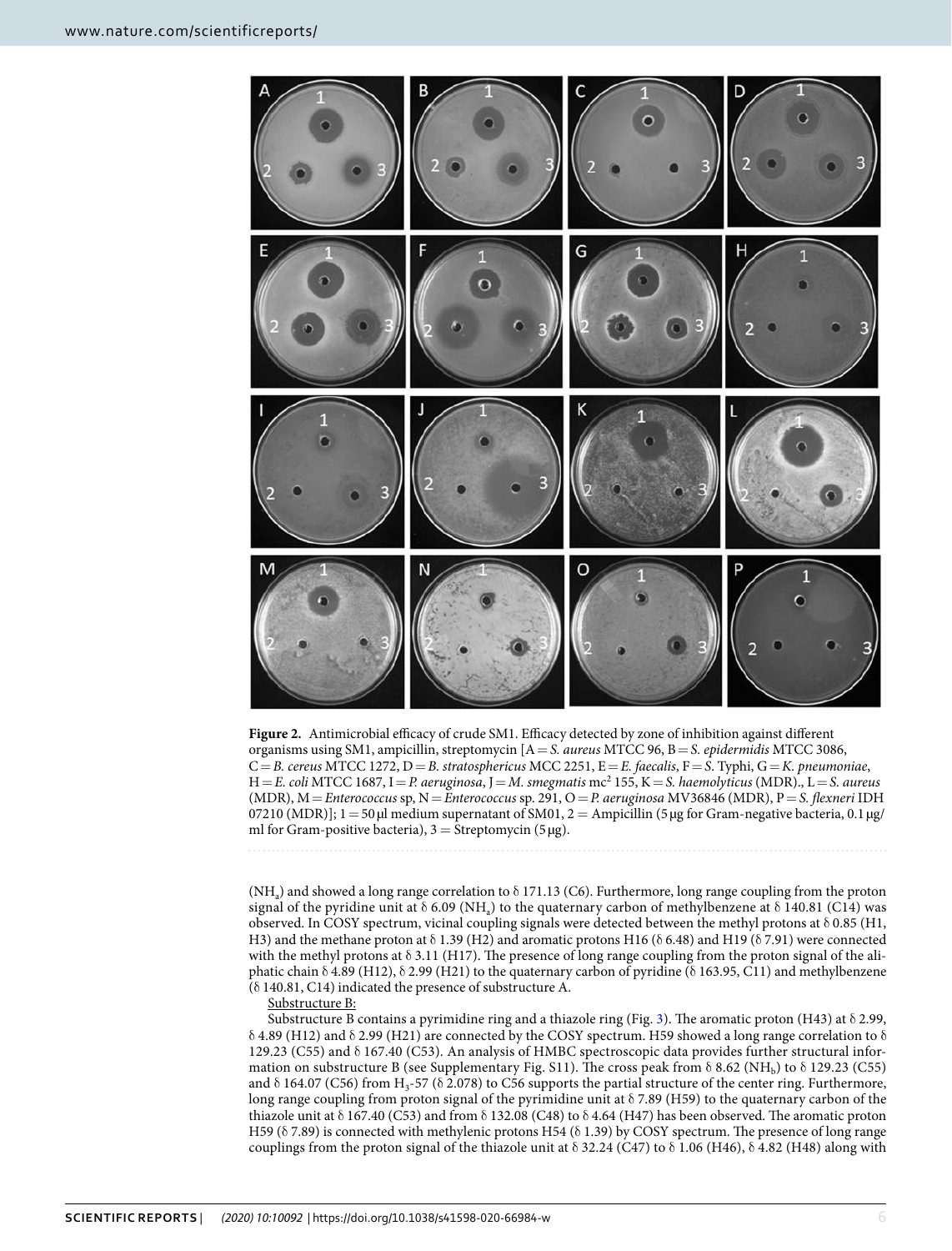<span id="page-6-0"></span>

| <b>Test organisms</b>             | MIC (µg/ml) | $MBC$ ( $\mu$ g/ml) |  |  |  |
|-----------------------------------|-------------|---------------------|--|--|--|
| S. aureus MTCC 96                 | 0.01        | 1.28                |  |  |  |
| S. epidermidis MTCC 3086          | 0.01        | >50                 |  |  |  |
| B. cereus MTCC 1272               | 0.01        | 5.12                |  |  |  |
| B. stratosphericus MCC 2251       | 0.01        | 20.48               |  |  |  |
| E. faecalis MCC 2041 <sup>T</sup> | 0.01        | 50                  |  |  |  |
| S. Typhi                          | 0.08        | 25                  |  |  |  |
| K. pneumoniae                     | 0.02        | > 50                |  |  |  |
| E. coli MTCC 1687                 | 2.56        | 50                  |  |  |  |
| P. aeruginosa                     | 5.12        | 20.48               |  |  |  |
| M. smegmatis mc <sup>2</sup> 155  | 10.24       | >50                 |  |  |  |
| <b>MDR</b> strains                |             |                     |  |  |  |
| S. haemolyticus                   | 0.08        | >50                 |  |  |  |
| S. aureus                         | 0.08        | 5.12                |  |  |  |
| Enterococcus sp.                  | 0.04        | 1.28                |  |  |  |
| Enterococcus sp.291               | 5.12        | >50                 |  |  |  |
| P. aeruginosa MV36846             | 2.56        | >50                 |  |  |  |
| S. flexneri IDH07210              | 2.56        | 50                  |  |  |  |

**Table 2.** MIC and MBC of picolinamycin.



<span id="page-6-1"></span>**Figure 3.** The total structure of picolinamycin with Substructure A (in red), B (in green) and C (in blue).

the olefinic protons at δ 5.11 (H49) δ 4.94 (H51) to the aldehydic carbon δ 173.42 (C52) indicates the presence of substructure B.

Substructure C:

Substructure C contains a pyridine ring and a pyrimidine moiety attached with a methane  ${\rm (CH_2)}$  group (Fig. [3](#page-6-1)). The ortho coupled aromatic protons at  $\delta$  7.81 (H25, 35) and  $\delta$  4.98 (H27) are connected by the COSY spectrum. From the HMBC spectroscopic analysis the presence of pyrimidine moiety (in substructure C) attached with a pyridine via CH<sub>2</sub> group has also been determined (same as substructure B).

A long range coupling from the proton signal of the pyridine unit at  $\delta$  7.81 (H25, 35) to the methylene carbon δ 129.62 (C27) and δ 129.65 (C28) was observed. The presence of long range coupling from the proton signal of olefinic protons  $\delta$  4.98 (H27)  $\delta$  4.96 (H28) to acetylinic carbon  $\delta$  64.98 (C32),  $\delta$  64.24 (C33) along with the aldehydic carbon  $\delta$  173.42 (C31) has also been revealed. The cross coupling of terminal methyl group  $\delta$  0.896 (H<sub>3</sub> 34) to C33 and C32 indicates the presence of substructure C.

In HMBC spectra, it has been observed that there is three-bond cross coupling between H21 ( $\delta$  2.99)-C23 ( $\delta$ 46.27) and two and five-bond cross coupling between C22 (δ 32.24)- H43 (δ 2.99) and C22 (δ 32.24)- H46 (δ 1.06) respectively, which evidence that the three substructures are connected through C22 carbon as shown in Fig. [4.](#page-8-0)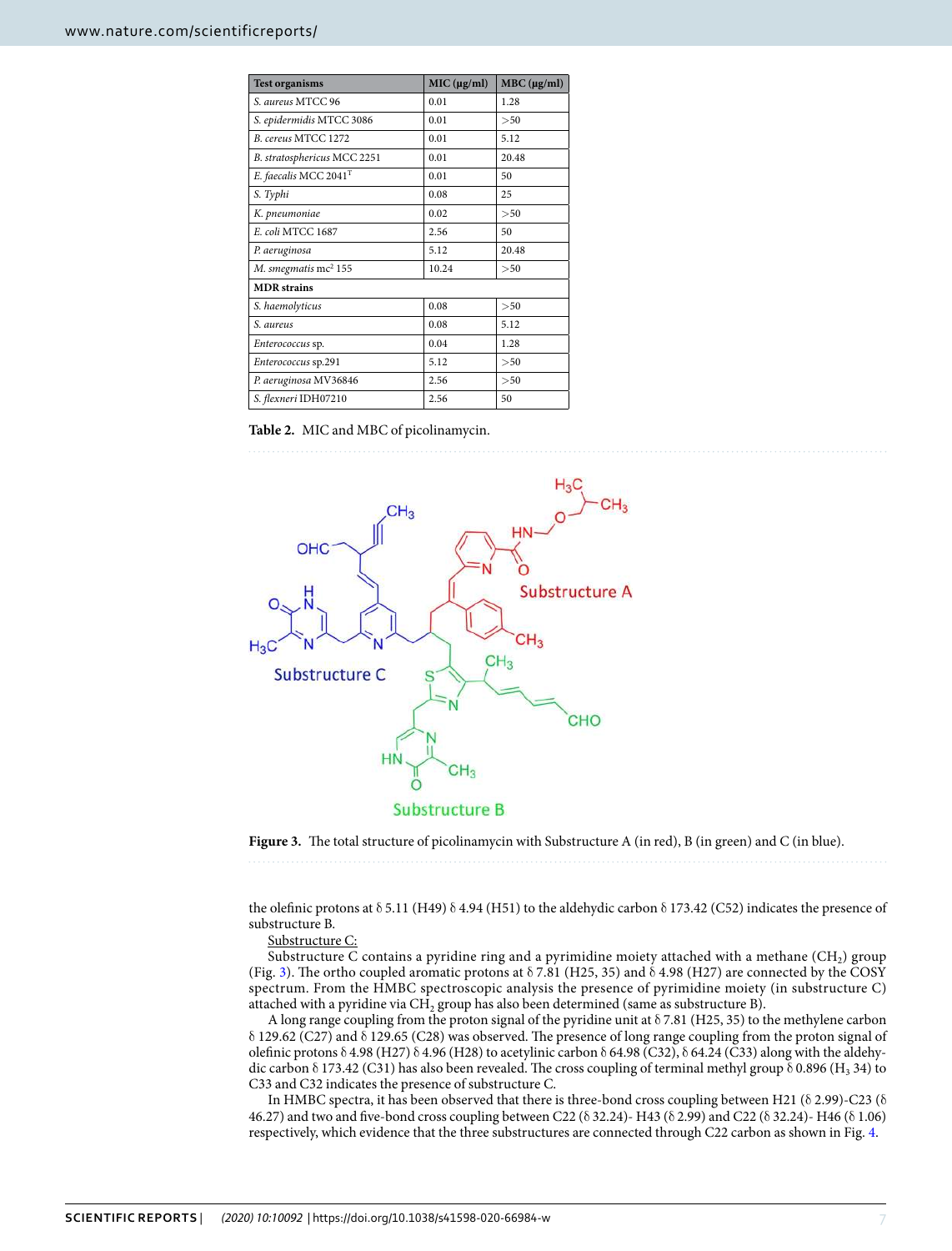<span id="page-7-0"></span>

| Position       | $\delta_{\rm H,}$ J(Hz)  | $\delta_c$  | Position        | $\delta_{\rm H}$ , J(Hz) | $\delta_c$  |        |
|----------------|--------------------------|-------------|-----------------|--------------------------|-------------|--------|
| $\mathbf{1}$   | 0.85(d, 3H)              | 18.79       | 32              |                          | 46.59       |        |
| $\overline{c}$ | 1.39(m1H)                | 29.68       | 33              | 9.60(d, 1H)              | 173.42      |        |
| 3              |                          | 0.85(d, 3H) | 18.79           | 34                       | 7.81(s, 1H) | 130.99 |
| 4              | 1.36(d, 2H)              | 62.73       | 35              |                          | 164.07      |        |
| 5              | 2.99(d, 2H)              | 62.73       | 36              | 0.87(s, 2H)              | 32.24       |        |
| 6              |                          | 171.13      | 37              |                          | 129.62      |        |
| 7              |                          | 130.99      | 38              | 7.03(d, 1H)              | 132.0       |        |
| 8              | 8.62(d, 1H)              | 129.23      | 39              | $\overline{\phantom{0}}$ | 170.27      |        |
| 9              | 8.13(d, 1H)              | 140.11      | 40              | $\overline{\phantom{0}}$ | 168.85      |        |
| 10             | 8.62(d, 1H)              | 129.23      | 41              | 3.11(s, 3H)              | 18.79       |        |
| 11             |                          | 163.95      | 42              | 2.99(d, 2H)              | 46.27       |        |
| 12             | 4.89(s, 1H)              | 129.62      | 43              |                          | 129.65      |        |
| 13             |                          | 143.63      | 44              |                          | 144.11      |        |
| 14             | $\overline{\phantom{0}}$ | 140.81      | 45              | 4.64(m,1H)               | 32.24       |        |
| 15             | 7.81(d, 1H)              | 129.65      | 46              | 1.06(d, 1H)              | 20.39       |        |
| 16             | 7.81(d, 2H)              | 131.09      | 47              | 4.82(d, 1H)              | 132.08      |        |
| 17             |                          | 129.36      | 48              | 5.11(d, 1H)              | 142.30      |        |
| 18             | 7.91(d, 2H)              | 131.09      | 49              | 4.75(m,1H)               | 167.62      |        |
| 19             | 7.85(d, 1H)              | 129.65      | 50              | 4.94(d, 1H)              | 142.30      |        |
| 20             | 2.99(d, 2H)              | 46.27       | 51              | 9.60(d, 1H)              | 173.42      |        |
| 21             | 1.06(m, 1H)              | 32.24       | 52              |                          | 167.40      |        |
| 22             | 3.01(d, 2H)              | 46.27       | 53              | 1.39(s, 2H)              | 129.62      |        |
| 23             |                          | 163.95      | 54              | $\overline{\phantom{0}}$ | 129.23      |        |
| 24             | 7.81(s, 1H)              | 132.08      | 55              | $\overline{\phantom{0}}$ | 164.07      |        |
| 25             | $\overline{\phantom{0}}$ | 142.30      | 56              | 2.078(s, 3H)             | 18.05       |        |
| 26             | 4.98(d, 1H)              | 129.62      | 57              | $\overline{\phantom{0}}$ | 168.85      |        |
| 27             | 4.96(d, 1H)              | 129.65      | 58              | 7.89(s, 1H)              | 131.0       |        |
| 28             | 4.64(m,1H)               | 20.39       | NH <sub>a</sub> | 6.09(d, 1H)              |             |        |
| 29             | $\qquad \qquad -$        | 64.98       | NH <sub>h</sub> | 6.91(d, 1H)              |             |        |
| 30             |                          | 64.24       | NH <sub>c</sub> | 7.03(d, 1H)              |             |        |
| 31             | 0.896(s, 3H)             | 14.11       |                 |                          |             |        |

Table 3. <sup>1</sup>H and <sup>13</sup>C NMR spectral data of picolinamycin in CDCl<sub>3</sub>.

## **Discussion**

In our previous study we have shown that the soil sample collected from Kashmir regions are the great reservoirs for actinomycetes including Streptomyces sp with great industrial potentials<sup>[34](#page-9-23)</sup>. One among these isolates has been identified as *Streptomyces* sp SM01. The 16 S rDNA sequence-based phylogenetic analysis along with morphological and biochemical analysis has been indicated strain SM01 as a species of Streptomyces. We have performed small scale fermentation of SM01 in different media with different temperatures, pH and incubation time to optimize the production of the compound SM1. Upon optimization, the AIA medium has been considered as the most favorable medium for the highest amount of antibiotic production. All the tested media contain different carbon and nitrogen sources; as yeast extract, malt extract, dextrose in ISP-2; oat meal in ISP-3; starch, casein in starch casein medium; casein, peptic digest of soyabean meal, dextrose in TSB; and sodium propionate, sodium caseinate, L-asparagine and glycerol in AIA medium. Considering these nutrients factors, one can predict that the components of AIA like sodium propionate, L-asparagine and glycerol might have roles for higher yield of the antimicrobial compound which has also been supported partially by Ilic et al.<sup>[53](#page-10-16)</sup>. The overall yield of the purified compound SM1 is 4 mg per liter culture. The total structure of SM1 is consists of substructure A, B and C with a molecular weight of 1013 dalton (Fig. [3](#page-6-1)). SM1 contains a central picolinamide moiety. As this antibiotic compound produced by Streptomyces sp and having a central picolinamide moiety, we name this as picolinamycin. Upon searching the chemical databank, we have concluded that picolinamycin is a novel compound of bio-origin.

Nosocomial pathogens having multidrug resistance (MDR) or pandemic drug resistance (PDR) traits usually represent a paradigm in pathogenesis and responsible for life-threatening diseases in human<sup>[54](#page-10-17)[,55](#page-10-18)</sup>. The non-judicial usage of available antibiotics remains as the main reason for the crisis of having significant and effective antibiotic against resistance pathogens $8-10$  $8-10$  $8-10$ . The biggest challenge in the present-day is to find suitable antibiotics with a unique mode of action to combat the MDR and PDR strains. It has been found that the purified compound picolinamycin is highly effective against many hospital-borne deadly pathogens having vancomycin and oxacillin resistance phenotype. Among the hospital-acquired bacteria, coagulase-negative (CoNS) Staphylococci are one of the leading causes of nosocomial infection. Currently S. haemolyticus has also found to be resist-ant to too many existing antibiotics<sup>[56](#page-10-19),[57](#page-10-20)</sup> including methicillin and vancomycin. We have found that the newly characterized picolinamycin is effective against MDR S. haemolyticus (MIC 0.08 µg/ml). Another MDR bacteria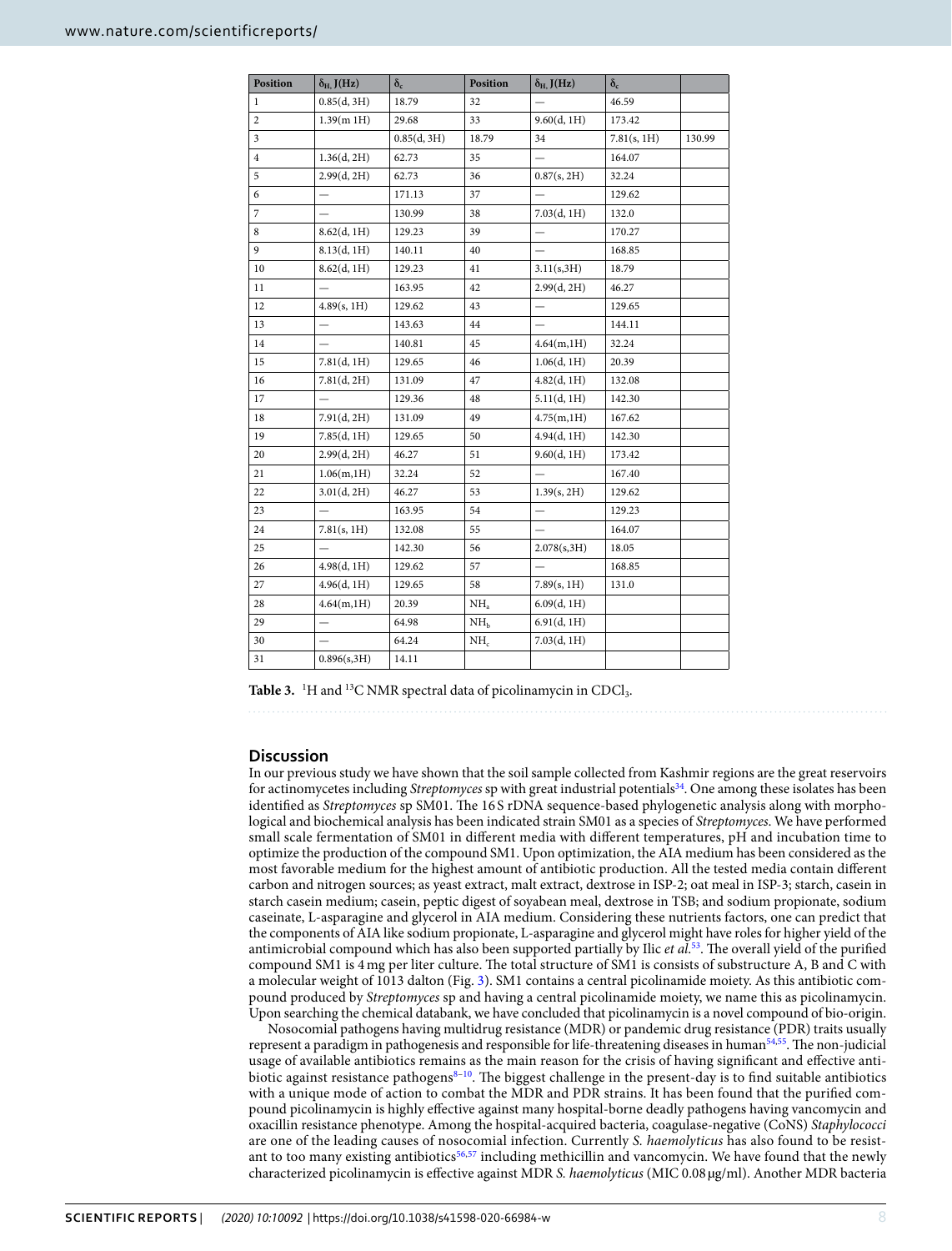

<span id="page-8-0"></span>**Figure 4.** 2D NMR (HMBC) correlation of picolinamycin.



<span id="page-8-1"></span>**Figure 5.** Cytotoxicity assay of picolinamycin against A549 (ATCC No CCL-185) human cell line. Various concentration of picolinamycin was added in respective well having cells. Each concentration point was taken in triplicate.

(especially resistant to vancomycin and methicillin), Enterococcus is the second leading (after S. aureus) nosoco-mial pathogen<sup>[58](#page-10-21)</sup> and sensitive to picolinamycin (MIC  $0.04 \mu g/ml$ ). Furthermore, the growth of S. *aureus* and its methicilin-sensitive but vancomycin-resistant MDR strains are also inhibited (MIC 0.01 µg/ml and 0.08 µg/ml, respectively) by picolinamycin. Similarly, Gram-negative bacteria like Pseudomonas which is responsible for about 20% nosocomial infection in US<sup>[59](#page-10-22)</sup> also get prevented by this antibiotic although MIC value (MIC 2.56  $\mu$ g/ml) higher compared to Gram-positive organisms. Picolinamycin can also be used to inhibit the growth of M. smegmatis  $mc^2$  155 (MIC 10.24  $\mu$ g/ml) which indicates that it might similarly be effective against the tuberculous bacilli. Apart from MDR strains picolinamycin remains remarkably effective against most ESKAPE strains (Enterococcus. faecium, Staphylococcus aureus, Klebsiella pneumoniae, Acinetobacter baumanni, Pseudomonas aeruginosa, and Enterobacter species)<sup>[6](#page-9-27)</sup> which are indigenous group of nosocomial organisms. The microbicidal activity of picolinamycin has also been tested on various pathogenic organisms. It is generally said that if minimum bactericidal concentration (MBC) is less than 4-times of the MIC or equals to MIC then the drug is known to be bactericidal<sup>[60](#page-10-23)</sup>. We have noticed that the MBC value of picolinamycin is found to be much higher than MIC against all organisms, indicating its bacteriostatic properties. Picolinamycin up to a concentration of 31.25 µg/ml could not exert any cytotoxicity against the tested human A549 cell line (Fig. [5\)](#page-8-1). This predicts that the antibiotic works against the bacterial pathogens in a unique way where the target is not overlapped with the eukaryotic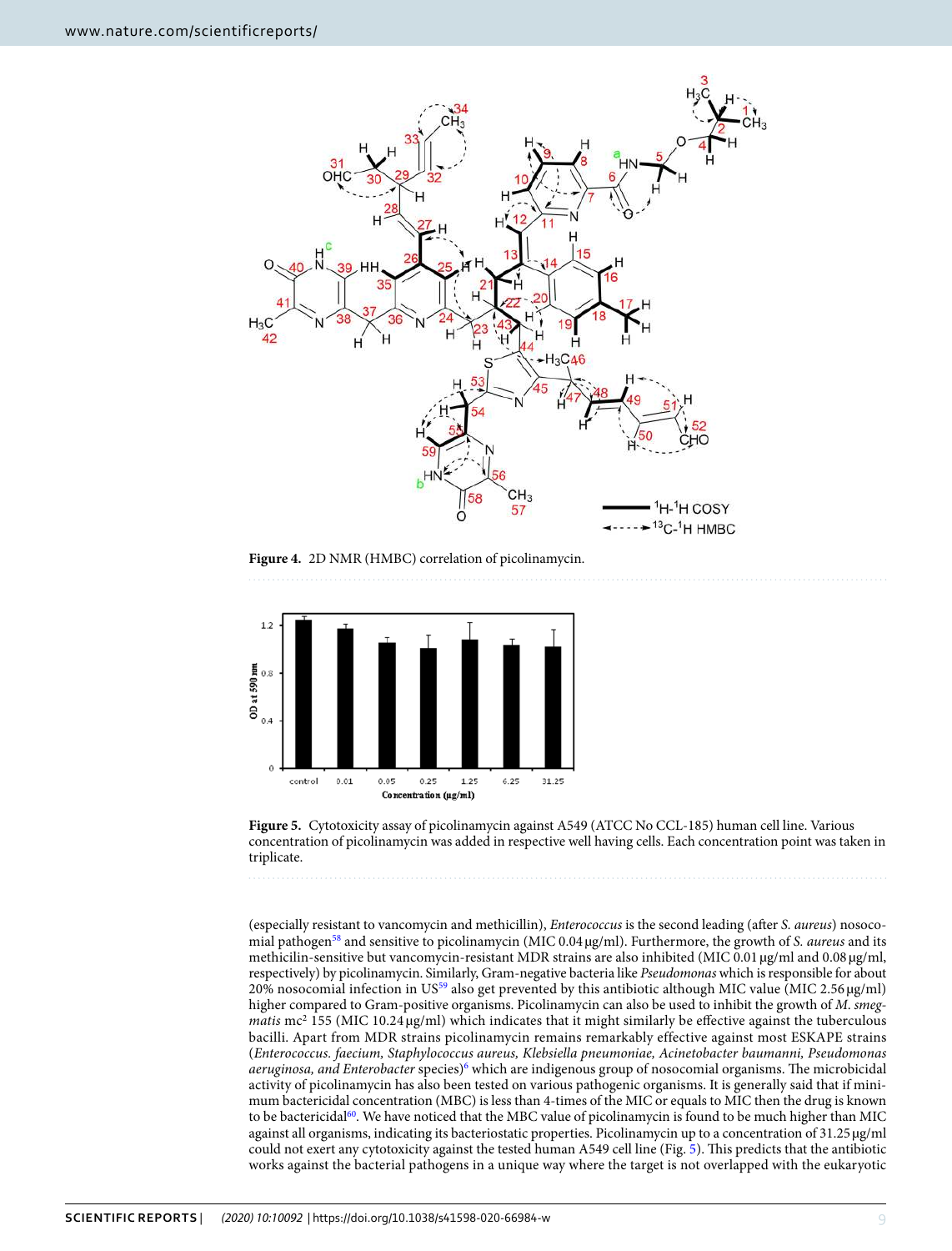organisms, emphasizing its properties as an ideal antibiotic. More precisely Streptomyces sp SM01 is a novel antibiotic producer that was isolated from Indian soil. This antibiotic has successfully characterized through spectroscopy methods and denoted as picolinamycin. It is active against both drug resistance and sensitive Gram-positive and Gram-negative bacteria. Hence picolinamycin has the potentiality to use industrially as next-generation drug of choice for MDR strains.

Received: 4 December 2019; Accepted: 18 May 2020; Published online: 22 June 2020

#### **References**

- <span id="page-9-0"></span> 1. Inweregbu, K., Dave, J. & Pittard, A. Nosocomial infections. Continuing Education in Anaesthesia Critical Care & Pain. **5**, 14–17  $(2005)$
- <span id="page-9-1"></span>2. Nikaido, H. Multidrug resistance in bacteria. Annu. Rev. Biochem. **78**, 119–146 (2009).
- 3. Lee, A. S. et al. Methicillin-resistant Staphylococcus aureus. Nat. Rev. Dis. Primers **4**, 1–23, <https://doi.org/10.1038/nrdp.2018.33>  $(2018)$
- 4. Peleg, A. Y. & Hooper, D. C. Hospital-acquired infections due to Gram-negative bacteria. N. Engl. J. Med **362**, 1804–1813, [https://](https://doi.org/10.1056/NEJMra0904124) [doi.org/10.1056/NEJMra0904124](https://doi.org/10.1056/NEJMra0904124) (2010).
- <span id="page-9-26"></span>5. Kumar, P. et al. Molecular Insights into Antimicrobial Resistance Traits of Multidrug Resistant Enteric Pathogens isolated from India. Sci Rep **7**, 14468, <https://doi.org/10.1038/s41598-017-14791-1>(2017).
- <span id="page-9-27"></span> 6. Rice, L. B. Federal funding for the study of antimicrobial resistance in nosocomial pathogens: no ESKAPE. J. Infect. Dis. **197**, 1079–1081, <https://doi.org/10.1086/533452> (2008).
- 7. Behnke, M. et al. Nosocomial infection and antibiotic use: A Second National Prevalence Study in Germany. Dtsch. Arztebl. Int **110**, 627–633,<https://doi.org/10.3238/arztebl.2013.0627> (2013).
- <span id="page-9-2"></span> 8. Fair, R. J. & Tor, Y. Antibiotics and bacterial resistance in the 21st century. Perspectives in medicinal chemistry **6**, 25–64, [https://doi.](https://doi.org/10.4137/PMC.S14459) [org/10.4137/PMC.S14459](https://doi.org/10.4137/PMC.S14459) (2014).
- 9. Levy, S. B. Factors impacting on the problem of antibiotic resistance. J. Antimicrob. Chemother **49**, 25–30 (2002).
- <span id="page-9-3"></span> 10. Ventola, C. L. The antibiotic resistance crisis: part 1: causes and threats. P & T: a peer-reviewed journal for formulary management **40**, 277–283 (2015).
- <span id="page-9-4"></span> 11. Haste, N. et al. Activity of the streptogramin antibiotic etamycin against methicillin-resistant Staphylococcus aureus. J. Antibiot. **63**, 219–224,<https://doi.org/10.1038/ja.2010.22>(2010).
- 12. Ribeiro, S. M. et al. New frontiers for anti-biofilm drug development. Pharmacol. Ther. **160**, 133–44 (2016).
- 13. Frieri, M., Kumar, K. & Boutin, A. Antibiotic resistance. J. Infect. Public. Health **10**, 369–78 (2017).
- <span id="page-9-5"></span>14. Kim, J. et al. Isolation and structural elucidation of pelgipeptin E, a novel pore-forming pelgipeptin analog from Paenibacillus elgii with low hemolytic activity. J. Antibiot. **71**, 1008–1017,<https://doi.org/10.1038/s41429-018-0095-2> (2018).
- <span id="page-9-6"></span> 15. Butler, M. S., Paterson, D. L. Antibiotics in the clinical pipeline in October 2019. J. Antibiot. [https://doi.org/10.1038/s41429-020-](https://doi.org/10.1038/s41429-020-0291-8) [0291-8](https://doi.org/10.1038/s41429-020-0291-8) (2020).
- <span id="page-9-7"></span> 16. Igarashi, M. New natural products to meet the antibiotic crisis: a personal journey. J. Antibiot **72**, 890–898, [https://doi.org/10.1038/](https://doi.org/10.1038/s41429-019-0224-6) [s41429-019-0224-6](https://doi.org/10.1038/s41429-019-0224-6) (2019).
- <span id="page-9-8"></span> 17. Ling, L. et al. A new antibiotic kills pathogens without detectable resistance. Nature. **517**, 455–459, [https://doi.org/10.1038/](https://doi.org/10.1038/nature14098) [nature14098](https://doi.org/10.1038/nature14098) (2015).
- <span id="page-9-9"></span> 18. Walsh, C. T. Antibiotics: Actions, Origin, Resistance (ASM Press, Washington, DC, 2003). A novel isoquinoline alkaloid, DDcarboxypeptidase inhibitor, with antibacterial activity isolated from Streptomyces sp. 8812. Part I: Taxonomy, fermentation, isolation and biological activities Jolanta Solecka1, Aleksandra Rajnisz1 and Agnieszka E Laudy2
- <span id="page-9-10"></span> 19. Solecka, J., Rajnisz, A. & Laudy, A. A novel isoquinoline alkaloid, DD-carboxypeptidase inhibitor, with antibacterial activity isolated from Streptomyces sp. 8812. Part I: Taxonomy, fermentation, isolation and biological activities. J. Antibiot. **62**, 575–580, [https://doi.](https://doi.org/10.1038/ja.2009.85) [org/10.1038/ja.2009.85](https://doi.org/10.1038/ja.2009.85) (2009).
- <span id="page-9-11"></span> 20. Singh, M. P. & Greenstein, M. Antibacterial leads from microbial natural products discovery. Curr. Opin. Drug Disc. Develop **3**, 167–176 (2000).
- <span id="page-9-12"></span>21. Demain, A. L. & Sanchez, S. Microbial drug discovery: 80 years of progress. J. Antibiot. **62**, 5 (2009).
- <span id="page-9-13"></span>22. Mahajan, G. & Balachandran, L. Biodiversity in production of antibiotics and other bioactive compounds. Adv. Biochem. Eng. Biotechnol **147**, 37–58 (2014).
- <span id="page-9-14"></span> 23. Liu, X. et al. Dolyemycins A and B, two novel cyclopeptides isolated from Streptomyces griseus subsp. griseus HYS31. J. Antibiot **71**, 838–845,<https://doi.org/10.1038/s41429-018-0071-x> (2018).
- <span id="page-9-15"></span> 24. Ilic, S. B. et al. Characterization and antimicrobial activity of the bioactive metabolites in streptomycete isolates. Microbiology **76**, 421–428,<https://doi.org/10.1134/S0026261707040066>(2007).
- 25. Law, J. W. F. et al. Streptomyces colonosanans sp. nov., a novel actinobacterium isolated from Malaysia mangrove soil exhibiting antioxidative activity and cytotoxic potential against human colon cancer cell lines. Front. Microbiol. **8**, 877, [https://doi.org/10.3389/](https://doi.org/10.3389/fmicb.2017.00877) [fmicb.2017.00877](https://doi.org/10.3389/fmicb.2017.00877) (2017).
- <span id="page-9-20"></span> 26. Law, J. W. et al. Diversity of Streptomyces sp. from mangrove forest of Sarawak (Malaysia) and screening of their antioxidant and cytotoxic activities. Sci Rep **9**, 15262,<https://doi.org/10.1038/s41598-019-51622-x>(2019).
- <span id="page-9-16"></span>27. Schneider, O. et al. Genome mining of Streptomyces sp. YIM 130001 isolated from lichen affords new thiopeptide antibiotic. Front. Microbiol **9**, 3139,<https://doi.org/10.3389/fmicb.2018.03139> (2018).
- <span id="page-9-17"></span> 28. Bentley, S. et al. Complete genome sequence of the model actinomycete Streptomyces coelicolor A3(2). Nature. **417**, 141–147, [https://](https://doi.org/10.1038/417141a) [doi.org/10.1038/417141a](https://doi.org/10.1038/417141a) (2002).
- <span id="page-9-18"></span> 29. Bao, J. et al. Cytotoxic antibiotic angucyclines and actinomycins from the Streptomyces sp. XZHG99T. J. Antibiot **71**, 1018–1024, <https://doi.org/10.1038/s41429-018-0096-1> (2018).
- <span id="page-9-19"></span>30. Suga, T. et al. Hamuramicins A and B, 22-membered macrolides, produced by an endophytic actinomycete Allostreptomyces sp. K12-0794. J. Antibiot. **71**, 619–625,<https://doi.org/10.1038/s41429-018-0055-x> (2018).
- 31. van Wezel, G. P. & McDowall, K. J. The regulation of the secondary metabolism of Streptomyces: new links and experimental advances. Nat. Prod. Rep. **28**, 1311–1333,<https://doi.org/10.1039/c1np00003a> (2011).
- <span id="page-9-21"></span> 32. Barka, E. A. et al. Taxonomy, physiology, and natural products of Actinobacteria. Microbiol. Mol. Biol. Rev. **80**, 1–43, [https://doi.](https://doi.org/10.1128/MMBR.00019-15) [org/10.1128/MMBR.00019-15](https://doi.org/10.1128/MMBR.00019-15) (2016).
- <span id="page-9-22"></span> 33. Wright, G. D. Opportunities for natural products in 21st century antibiotic discovery. Nat. Prod. Rep. **34**, 694–701, [https://doi.](https://doi.org/10.1039/C7NP00019G) [org/10.1039/C7NP00019G](https://doi.org/10.1039/C7NP00019G) (2017).
- <span id="page-9-23"></span> 34. Maiti, P. K. & Mandal, S. Majority of actinobacterial strains isolated from Kashmir Himalaya soil are rich source of antimicrobials and industrially important biomolecules. Advan in Microbiol **9**, 220–238, <https://doi.org/10.4236/aim.2019.93016> (2019).
- <span id="page-9-25"></span><span id="page-9-24"></span> 35. El-Nakeeb, M. A. & Lechevalier, H. A. Selective isolation of aerobic actinomycetes. Appl Microbiol **11**, 75–77 (1963). 36. Ningthoujam, D. S., Sanasam, S. & Nimaichand, S. Studies on bioactive Actinomycetes in a niche biotope, Nambul river in Manipur, India. J. Microbial. Biochem. Technol **S6**, 001,<https://doi.org/10.4172/1948-5948.S6-001> (2011).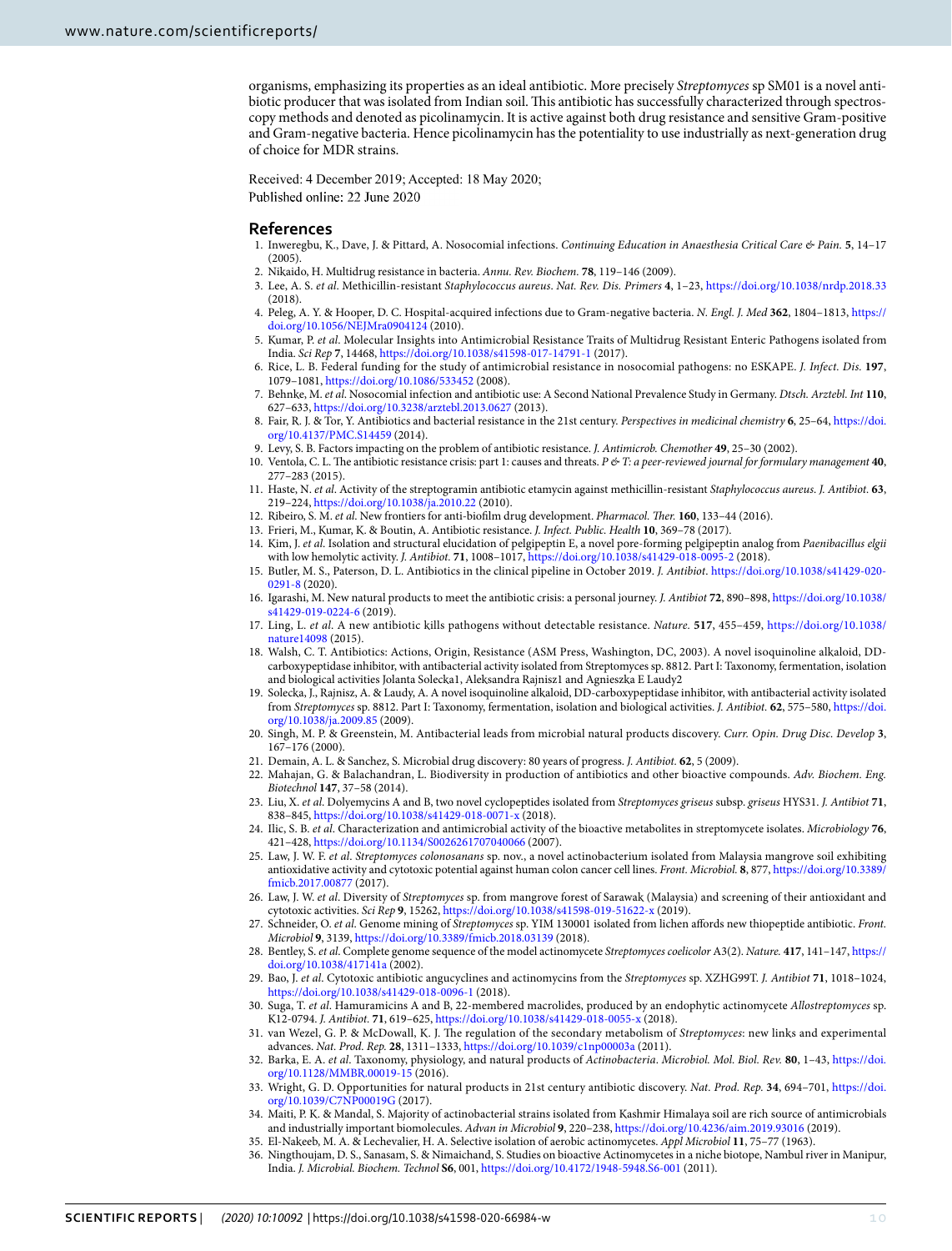- <span id="page-10-0"></span>37. Pine, L. & Watson, S. I. Evaluation of an isolation and maintenance medium for Actinomyces species and related organisms. *J Lab* Clin Med **54**, 107–14 (1959).
- <span id="page-10-1"></span>38. Shirling, E. B. & Gottlieb, D. Methods for characterization of Streptomyces sp. Int. J. Syst. Evol. Microbiol. **16**, 313–340 (1966).
- <span id="page-10-2"></span> 39. Williams, S. T. & Davies, F. L. Use of a scanning electron microscope for the examination of Actinomycetes. J Gen Microbiol **48**, 171–177 (1967).
- <span id="page-10-3"></span> 40. Yoon, S. H. et al. Introducing EzBioCloud: a taxonomically united database of 16S rRNA gene sequences and whole-genome assemblies. Int J Syst Evol Microbiol **67**, 1613–1617, <https://doi.org/10.1099/ijsem.0.001755>(2017).
- <span id="page-10-4"></span> 41. Saitou, N. & Nei, M. The neighbor-joining method: a new method for reconstructing phylogenetic trees. Mol. Biol. Evol **4**, 406–425, <https://doi.org/10.1093/oxfordjournals.molbev.a040454> (1987).
- <span id="page-10-5"></span> 42. Felsenstein, J. Evolutionary trees from DNA-sequences – a maximum-likelihood approach. J. Mol. Evol. **17**, 368–376, [https://doi.](https://doi.org/10.1007/bf01734359) [org/10.1007/bf01734359](https://doi.org/10.1007/bf01734359) (1981).
- <span id="page-10-6"></span>43. Tamura, K. et al. MEGA5: molecular evolutionary genetics analysis using maximum likelihood, evolutionary distance, and maximum parsimony methods. Mol. Biol. Evol. **28**, 2731–2739, <https://doi.org/10.1093/molbev/msr121> (2011).
- <span id="page-10-7"></span>44. Mueller, J. H. & Hinton, J. A protein-free medium for primary isolation of the Gonococcus and Meningococcus. Proc Soc Exp Biol Med **48**, 330,<https://doi.org/10.3181/00379727-48-13311> (1941).
- <span id="page-10-8"></span> 45. Muharram, M. M., Abdelkader, M. S. & Alqasoumi, S. I. Antimicrobial activity of soil actinomycetes isolated from Alkharj. KSA. Int. Res. J. Microbiol. **4**, 12–20 (2013).
- <span id="page-10-9"></span>46. MacFaddin J. F. Media for isolation-cultivation identification-maintenance of medical bacteria, Vol. 1, Williams & Wilkins, (1985).
- <span id="page-10-10"></span>47. Kuster, E. & Williams, S. T. Selection of media for isolation of streptomycetes. Nature. **202**, 928–929 (1964).
- <span id="page-10-11"></span> 48. Wiegand, I., Hilpert, K. & Hancock, R. Agar and broth dilution methods to determine the minimal inhibitory concentration (MIC) of antimicrobial substances. Nat. Protoc. **3**, 163–175,<https://doi.org/10.1038/nprot.2007.521> (2008).
- <span id="page-10-12"></span> 49. van Meerloo J., Kaspers G. J. L., Cloos J. Cell Sensitivity Assays: The MTT Assay. In: Cree I. (eds) Cancer Cell Culture. Methods in Molecular Biology (Methods and Protocols), vol 731. Humana Press (2011).
- <span id="page-10-13"></span> 50. Riss T. L., et al. Cell Viability Assays. 2013 May 1 [Updated 2016 Jul 1]. In: Sittampalam G. S., Grossman A., Brimacombe K., et al., editors. Assay Guidance Manual [Internet]. Bethesda (MD): Eli Lilly & Company and the National Center for Advancing Translational Sciences; (2004).
- <span id="page-10-14"></span> 51. Bradley., D., Williams., G. & Lawton, M. Drying of Organic Solvents: Quantitative Evaluation of the Efficiency of Several Desiccants. J. Org. Chem. **75**, 8351–8354 (2010).
- <span id="page-10-15"></span>52. Shah AM, et al, Antimicrobial investigation of selected soil actinomycetes isolated from unexplored regions of Kashmir Himalayas, India, Microbial Pathogenesis,<https://doi.org/10.1016/j.micpath.2017.06.017>(2017).
- <span id="page-10-16"></span> 53. Ilic, S. B., Konstantinovic, S. S., Cvijovic, G. D. G., Savic, D. S. & Veljkovic, V. B. The impact of glycerol and some carbohydrates on antibiotic production by Streptomyces hygroscopicus CH-7. Med. Chem. Res. **22**, 934–937, [https://doi.org/10.1007/s00044-012-0088-](https://doi.org/10.1007/s00044-012-0088-9) [9](https://doi.org/10.1007/s00044-012-0088-9) (2013).
- <span id="page-10-17"></span> 54. Nordmann, P., Dortet, L. & Poirel, L. Carbapenem resistance in Enterobacteriaceae: Here is the storm! Trends Mol. Med. **18**, 263–272,<https://doi.org/10.1016/j.molmed.2012.03.003>(2012).
- <span id="page-10-18"></span>55. Galdadas, I. et al. Defining the architecture of KPC-2 Carbapenemase: identifying allosteric networks to fight antibiotics resistance. Sci Rep **8**, 12916, <https://doi.org/10.1038/s41598-018-31176-0>(2018).
- <span id="page-10-19"></span> 56. Fredheim, E. G. A. et al. Biofilm formation by Staphylococcus haemolyticus. J. Clin. Microbiol. **47**, 1172–1180, [https://doi.org/10.1128/](https://doi.org/10.1128/JCM.01891-08) [JCM.01891-08](https://doi.org/10.1128/JCM.01891-08) (2009).
- <span id="page-10-20"></span> 57. Froggatt, J. W., Johnston, J. L., Galetto, D. W. & Archer, G. L. Antimicrobial resistance in nosocomial isolates of Staphylococcus haemolyticus. Antimicrob. Agents. Chemother. **33**, 460–466,<https://doi.org/10.1128/aac.33.4.460>(1989).
- <span id="page-10-21"></span> 58. Arias, C. A., Contreras, G. A. & Murray, B. E. Management of multidrug-resistant enterococcal infections. Clin. Microbiol. Infect. **16**, 1–13, <https://doi.org/10.1111/j.1469-0691.2010.03214.x>(2010).
- <span id="page-10-22"></span>59. Raman, G. et al. Risk factors for hospitalized patients with resistant or multidrug-resistant Pseudomonas aeruginosa infections: a systematic review and meta-analysis. Antimicrob Resist Infect Control **7**, 79, <https://doi.org/10.1186/s13756-018-0370-9> (2018).
- <span id="page-10-23"></span> 60. Marinho, P. R. et al. Antibacterial activity and cytotoxicity analysis of halistanol trisulphate from marine sponge Petromica citrina. J. Antimicrob. Chemother. **67**, 2396–2400,<https://doi.org/10.1093/jac/dks229>(2012).

#### **Acknowledgements**

We are grateful to Dr. Bhabatosh Das of THSTI, India for supply the test organisms. We are also grateful to SERB (DST), Govt of India, for financial support (Grant No.: SB/YS/LS-154/2013 dated 05.12.2013) which has been partially used for this research. We are especially thankful to Dr. Aayatti Gupta Mallick for her generous help in manuscript editing.

#### **Author contributions**

P.K.M. designed and performed all the microbiological experiment and prepared the tables and figures; S.D. designed and executed the chemical analysis of the antibiotic and prepared the tables and figures; P.S. and S.M. conceptualized the research, designed the experiments and wrote the main manuscript text.

#### **Competing interests**

The authors declare no competing interests.

#### **Additional information**

**Supplementary information** is available for this paper at<https://doi.org/10.1038/s41598-020-66984-w>.

**Correspondence** and requests for materials should be addressed to P.S. or S.M.

#### **Reprints and permissions information** is available at [www.nature.com/reprints.](http://www.nature.com/reprints)

**Publisher's note** Springer Nature remains neutral with regard to jurisdictional claims in published maps and institutional affiliations.